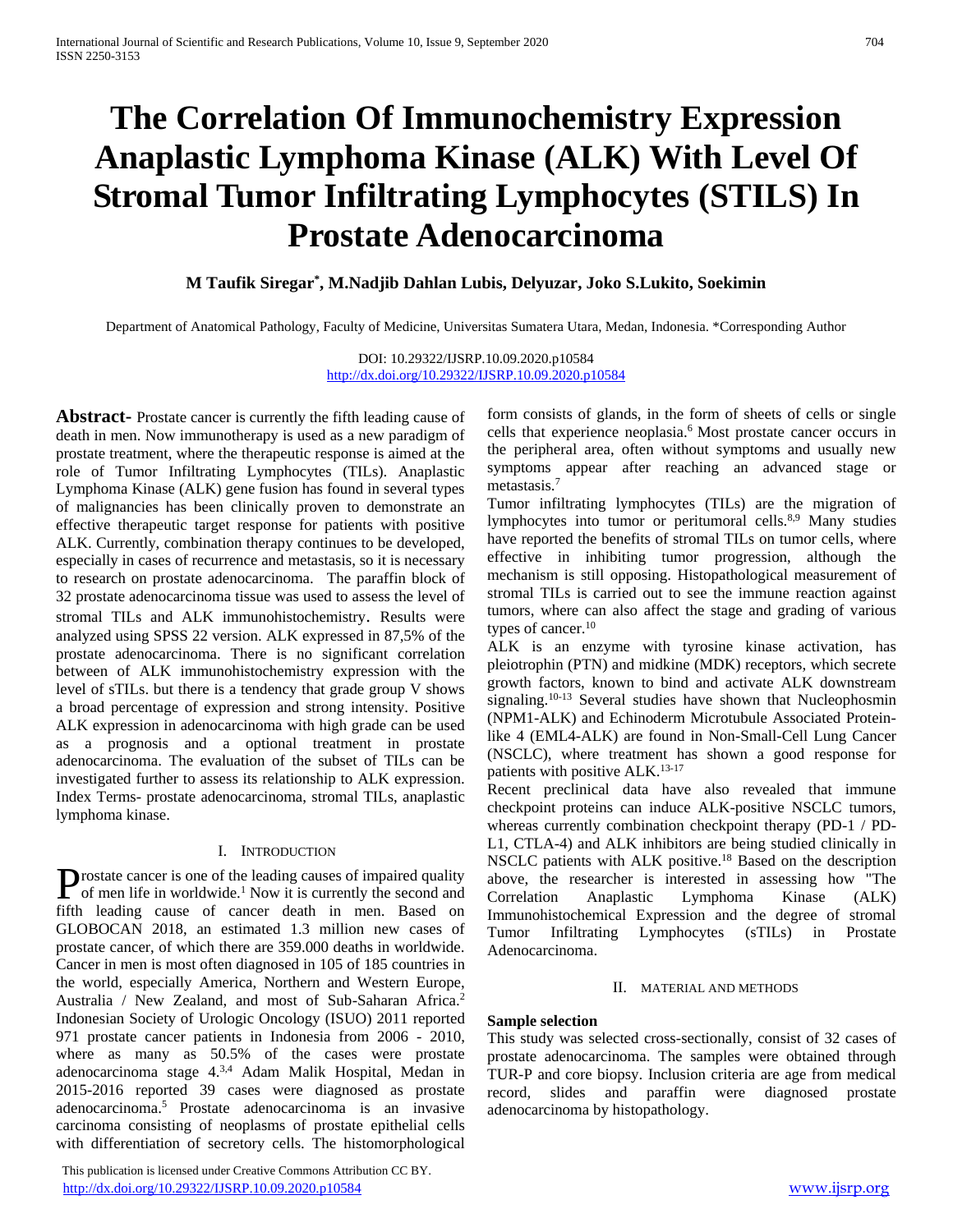Histopathological grading is a scale for determining the prognosis of a prostate adenocarcinoma based on histopathological assessment and the Gleason scale (WHO, 2016) which is categorized as:

- 1. Grade group 1, Gleason score  $\leq 6$  : consists of a combination of glands with well differentiation.
- 2. Grade group 2, Gleason score 3+4=7: More well differentiation glands, followed by fusion and cribriform of glands.
- 3. Grade group 3, Gleason score 4+3=7: More fusion/cribriform glands, followed well-differentiated glands.
- 4. Grade group 4, Gleason score 4+4=8, 3+5=8, 5+3=8: Consists of both poorly differentiation and fusion gland patterns, well differentiation followed by poorly differentiation gland, or more poorly differentiation glands followed by well differentiation.
- **5.** Grade group 5, Gleason score 9-10: poorly differentiation gland forms with or without necrosis or both poorly / solid differentiation. 4

Stromal Tumor-Infiltrating Lymphocytes (sTILs) are defined as mononuclear inflammatory cells that are in the stromal tissue between the nests of cancer cells, and are not directly related to cancer cells. TILs are assess the percentage of stromal area alone without including calculations tumor cells at 400 magnification. The assessment is based on the focus of the most dense lymphocyte infiltration, divided by TILs working group 2013:

- 1. Mild : 0-10 % stromal TILs (HPFs 200-400x)
- 2. Moderate : 11-49 % stromal TILs (HPFs 200-400x)
- 3. Severe :  $\geq 50\%$  stromal TILs (HPFs 200-400x).<sup>19</sup>

ALK expression was determined by assessing the clinical score determined based on the percentage of cells expressed on immunohistochemistry (scale 0 to 3) and staining intensity (scale 0 to 3), where the intensity of staining is given a value of 0 if not stained, 1 if stained weakly, 2 if moderate, 3 if strong. The percentage of cells expressed as 0 if <10%, 1 if 11–40%, 2 if 41– 70%, and 3 if  $\geq$ 71%. The two scores are then added together with the result:

- $1 =$ Negative if the total score is 0-3.
- 2 = Positive if the total score is  $\geq 4$ .<sup>20</sup>

Statistical analysis was performed using SPSS software version 22.0 (SPSS Inc., Chicago). To analyze data on Correlation of Anaplastic Lymphoma Kinase (ALK) Immunohistochemical Expression and the level of stromal Tumor Infiltrating Lymphocytes (sTILs) in Prostate Adenocarcinoma researchers used Mann-whitney U Test, p-value < 0.05 was considered significant.

#### III. RESULT

The youngest age distribution was 50 years old and the oldest was 82 years old with a mean age of 68.2. The largest age group was  $\geq$  71 years as many as 18 cases (56.3%). The most stromal level distribution of TILs was mild (<10%) as many as 22 cases (68.7%). The distribution of the grade group in prostate adenocarcinoma, the highest was grade V as many as 14 cases (43.8%) and the smallest was grade 1 in 1 case (3.1%). The distribution of ALK immunohistochemical expression was the most positive expression in 28 cases (87.5%). Data from the

 This publication is licensed under Creative Commons Attribution CC BY. <http://dx.doi.org/10.29322/IJSRP.10.09.2020.p10584> [www.ijsrp.org](http://ijsrp.org/)

statistical test of this study showed  $p = 0.050$ , where the p value> 0.05 or there was no significant difference in the grade group.

**Tabel 1. Correlation of ALK Expression and Grading Histopathology of Prostate Adenocarcinoma.**

|    | Grade group |          | <b>ALK</b> Expression |         |      |          |
|----|-------------|----------|-----------------------|---------|------|----------|
| No |             | Negative |                       | Positif |      | P-value* |
|    |             | n        | %                     | n       | %    |          |
| ı. |             |          | 25,0                  |         |      |          |
| 2. | П           |          | 25,0                  | 3       | 10,7 |          |
| 3. | Ш           |          |                       |         | 17,9 | 0,050    |
| 4. | ĪV          | 2        | 50,0                  | 6       | 21,4 |          |
| 5. |             |          |                       | 14      | 50,0 |          |

*\** Mann-Whitney U test

The statistical test of Kruskal-Wallis was carried out to assess the correlation of level sTILs and the histopathological grade of prostate adenocarcinoma, it was obtained p-value =  $0.718$  (p> 0.05) which indicated no significant correlations.

**Table 2. Correlation level of stromal TILS with Histopathological Grading of Prostate Adenocarcinoma.**

|                |             | Level of sTILs |      |                |      |             |          |              |
|----------------|-------------|----------------|------|----------------|------|-------------|----------|--------------|
| N <sub>o</sub> | Grade       | ${<}10\%$      |      | $10 - 49%$     |      | $\geq 50\%$ |          | $P$ - value* |
|                | group       | n              | %    | n              | $\%$ | n           | $\%$     |              |
| 1.             |             |                | 4,5  | 0              | 0    |             |          |              |
| 2.             | $_{\rm II}$ | 2              | 9,1  | $\overline{2}$ | 25,0 | $\Omega$    | $\Omega$ |              |
| 3.             | Ш           | 4              | 18,2 |                | 12,5 | $\Omega$    | $\Omega$ | 0,718        |
| 4.             | IV          |                | 31,8 | 0              | 0    |             | 50,0     |              |
| 5.             |             | 8              | 36,4 | 5              | 62,5 |             | 50,0     |              |

\* Kruskal-Wallis Test

The Mann-Whitney U statistical test to assess the correlation between the level of sTILs and the ALK expression obtained pvalue =  $0.758$  (p> 0.05), which indicates no significant correlation.

**Table 3. Correlation between Stromal TILs and ALK Expression**

|    | Level of sTILs |   |          |         |               |            |
|----|----------------|---|----------|---------|---------------|------------|
| No |                |   | Negative | Positif |               | $P-value*$ |
|    |                | n | $\%$     | n       | $\frac{0}{0}$ |            |
|    | ${<}10%$       |   | 13,6     | 19      | 86,4          |            |
|    | $10 - 49%$     |   | 12.5     |         | 87,5          | 0,758      |
|    | $> 50\%$       |   |          |         | 100           |            |

\* Mann-Whitney U Test



Figure 1. Infiltration of level stromal TILs of BPH. A. Mild 0-10%, B. Moderate 11-49%, C. Severe > 50%.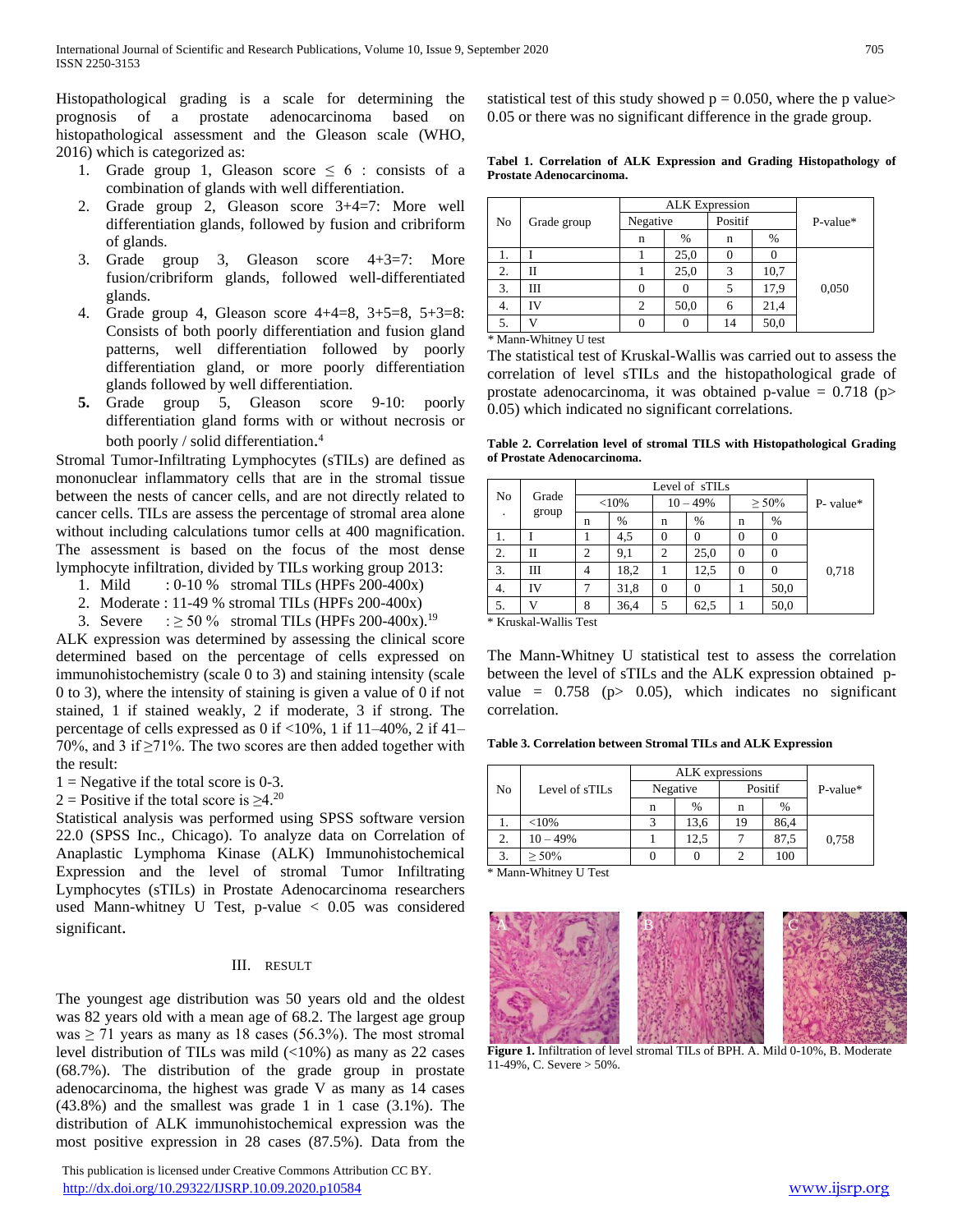

**Figure 2.** ALK Expressions, A. Weak, B. Medium, C. Strong

#### IV. DISCUSSION

Prostate Adenocarcinoma is the most common invasive carcinoma of the prostate epithelial cells. Clinical observations have proven that several factors, including androgens, heredity, environment, and somatic mutations have a role in the pathogenesis of prostate cancer.<sup>6</sup> Most prostate cancers arise in the peripheral area, often without symptoms and usually new symptoms appear after reaching an advanced stage or metastasis.<sup>7</sup> In this study the mean age for patients with prostate adenocarcinoma was 68.2 years. The data in this study are consistent with previous studies by Andreas MI et al., which found that nearly 90% of sufferers were over 60 years of age, of which two thirds of the deaths were over 75 years of age. The risk of prostate adenocarcinoma is closely related to age, where in men aged 70-79 years have an almost 7 times higher risk of developing prostate adenocarcinoma compared to men aged 50- 59 years and have a 21 times higher risk of death.<sup>21</sup> WHO also states that it is most detected at age> 60 years, of which only 1% detected on clinical examination were <50 years old. This is closely related to lifestyle and diet which are known to cause prostate cancer at a younger age. More and more evidence shows that glandular epithelial cell injury by carcinogens, estrogen or oxidants as a trigger for chronic inflammation is a step towards cancer cell development.<sup>22</sup>

Gleason score is a strong predictor for determining the progression and prognosis of a prostate adenocarcinoma. However, recent studies are currently focused on the identification and validation of molecular markers that are very promising for prognosis in prostate cancer. Special attention to the gleason score and analysis of the development of cancer biology is very important in prostate cancer therapy. Furthermore, comparative oncogenomics with a valid function of a biological process have resulted in significant differences in prostate cancer patients in determining prognosis at first diagnosis or after undergoing surgery. This biological marker is still being developed with various trials to be more reliable in prostate cancer.<sup>23</sup> This study found 28 samples with positive ALK immunohistochemical expression and 4 samples with negative expression. Although there was no significant difference, from 28 samples found 14 samples (50%) with grade V group, where all samples expressed positive. This suggests a trend that ALK expression can be associated with grading of prostate adenocarcinoma

ALK is an enzyme that activates tyrosine kinase, by catalyzing the gamma phosphate group (derived from adenosine triphospate) in to tyrosine residues on protein substrates.<sup>24</sup> ALK gene deviations in cancer are generally due to chromosomal rearrangements that produce gene fusion, which has the potential

 This publication is licensed under Creative Commons Attribution CC BY. <http://dx.doi.org/10.29322/IJSRP.10.09.2020.p10584> [www.ijsrp.org](http://ijsrp.org/)

to rapidly increase oncogenes. This situation has been proven by the presence of NPM1-ALK fusion and EML4-ALK fusion in Non-Small-Cell Lung Cancer (NSCLC). Increasing the number of point mutations that activate protein kinases will also activate oncogens in ALK.14-16 Several tumor types are known to express the full length ALK Receptor Tyrosine Kinase (RTK). The protein receptors of the full length ALK RTK have been found on various tumor cells and tissues including neuroblastoma, neuroectodermal tumor, glioblastoma, and melanoma. Furthermore, full-length ALK cDNA derived from cloned RH30 rhabdomyosarcoma cDNA, which expresses full-length protein has also been reported to occur in rhabdomyosarcoma tumors. Initially ALK inhibitor immunoreactivity has been observed in several malignant tissue stains, such as breast carcinoma, malignant peripheral nerve sheath tumor, and lipogenic tumors, which exhibit more ALK fusion than full length receptors. It has been suggested that autocrine and / or paracrine growth figures involving PTN and MK can direct tumor growth expressing the normal full-length ALK receptor, and this mechanism has been investigated in glioblastoma, but has not been fully confirmed for other tumor types. Next Generation Sequencing (NGS) and ctDNA from a 39 year old small cell carcinoma prostate primary tumor have identified the ALK F1174C mutation. This analysis indicated that ALK amplification was associated with poor outcome.<sup>25</sup>

Previously, there have been many studies showing that the tyrosine kinase receptor is a strong biomarker and a good therapeutic target for a large number of malignancies.<sup>26,27</sup> The presence of ALK fusion and the ALK component tyrosine kinase activity has been used as a targeted therapy for several malignancies.<sup>28</sup> Initially ALK inhibitor used in NSCLC is crizotinib, whose potential small molecule has shown an overall response rate (ORR) of 65% compared with 20% docetaxel in patients who failed platinum-based therapy. Furthermore, crizotinib is associated with disease control in NSCLC patients with positive ALK fusion brain metastases.<sup>24,29,30</sup> Various problems in prostate cancer suffers are the increased recurrence rate and the occurrence of metastases which results in an increasing rate of prostate cancer mortality. The results of this study indicate that ALK expression is very strong in grade V group or high grade so that it can be an alternative choice in the treatment of prostate adenocarcinoma.

Tumor infiltrating lymphocytes (TILs) is the migration of lymphocytes into tumor or peritumoral cells. $31,32$  Now, many types of prostate cancer have not known cause, but some literature reveals that genetic and environmental factors are considered to play a role. Some researchers suggest that inflammation can play a role in the formation of prostate cancer. This has been reported in the development of other cancers such as gastric, colon and liver.<sup>33,34</sup> Tumor growth from the interaction between the tumor cell complex and microenvironment, including immunity cell infiltration, fibroblasts, endothelium, blood vessels, and it produces include cytokines, chemokines and their metabolites.35,36 Lymphocytes are known to be key mediators in adaptive immunity. In principle, lymphocytes are divided into T lymphocytes (cell mediate immunity) and B lymphocytes (humoral immunity). T lymphocytes secrete growth factor B lymphocytes, which stimulate differentiation and proliferation of B lymphocytes. B lymphocyte activation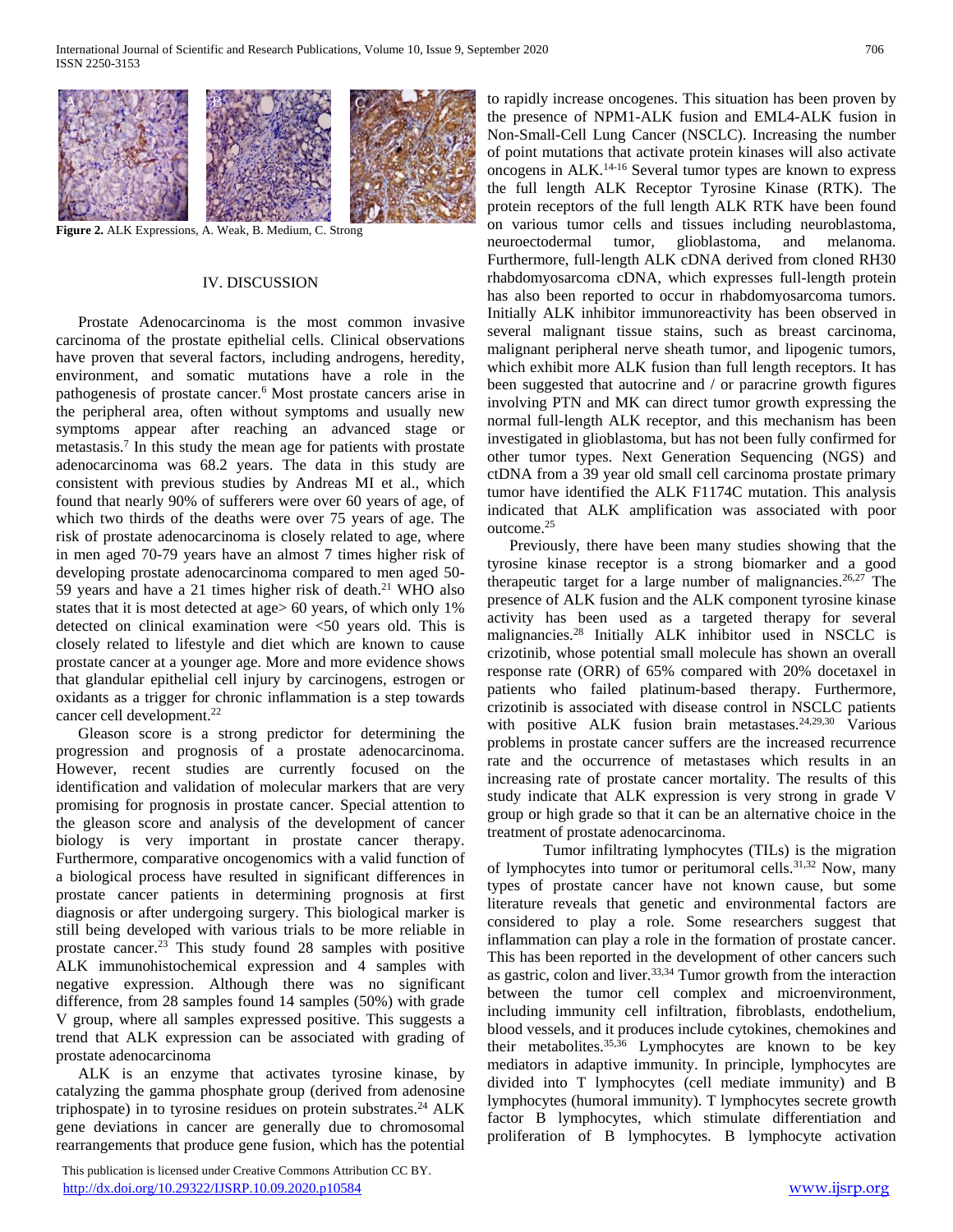produces plasma cells, secretes antibodies, lymphotoxins, and combines with NK cells to destroy malignant cells. $31,36$  T cells can be in the stromal and intraepithelial. The T cells in the stromal area CD4+ helper / inducer cells, while the intraepithelial cells are CD8+ cytotoxic / suppressor cells. CD4+ T cells are classified according to the cytokine profile into T helper (Th) -1 and T helper (Th) -2. Th1 expresses T-beta and interferon (IFN)-  $\gamma$ . Th2 expresses Gata-3 and IL-4. Other T cells selectively produce IL-17 and the transcription factor ROR $\nu$ t (Th17), and finally T cells are identified based on the production of Th9 and Th22 cell cytokines. Cytotoxic T cells are the lumen's first line of defense against foreign agents. Changes in the phenotype of helper T cells are important in determining which T cells develop in inflammation. The fact is that the immune response stimulates prostate cancer, as shown also from histological data which reveals the presence of  $CD4 + T$  cells,  $CD8 + T$  cells, Natural Killer (NK) cells, dendritic cells, and macrophages in tumors.<sup>37-40</sup> There was no significant relationship between the level of sTILs and ALK expression and the association of sTILs with the grade of the prostate adenocarcinoma group, therefore further research is needed to assess the TILs subsets for prognosis and immunotherapy treatment in prostate adenocarcinoma. V. CONCLUSION

There is a no correlation between the immunohistochemistry of ALK with level of stromal TILs in prostate adenocarcinoma

#### COMPETING INTERESTS

The author has no financial interests relevant to the product or company described in this article.

### ACKNOWLEDGMENT

We would like to thank all staff of the Anatomical Pathology Department University of North Sumatra, Medan, Indonesia for all their assistance and cooperation.

#### ETHICAL APPROVAL

Health Research Ethical Committee, Universitas Sumatera Utara, Medan, Indonesia approved this study.

#### REFERENCES

- [1] Hoffman M. Prostate Conditions, Anatomy picture of the prostate, 2014 WebMD, LLC.
- [2] American Cancer Society. Global Cancer Facts & Figures 4th Edition. Atlanta: American Cancer Society; 2018.p 28-31.
- Umbas R, Hardjowinoto S, Mochtar CA, Safriadi F, Soesanto WD, Soedarso M A, Danarto, et al., Pedoman Nasional Pelayanan Kanker Prostat. Kementerian Kesehatan Republik Indonesia. Ikatan Ahli Urologi Indonesia. 2015
- [4] Merani S, Payne J, Padwal R, Hudson D, Widder S, Khadaroo R. Predictors of in-hospital mortality and complications in very elderly patients undergoing emergency surgery. World J Emerg Surg. 2014;9(1):43.
- [5] Siregar T, Delyuzar, Laksmi L I. Correlation of Stromal Tumor-Infiltrating Lymphocytes (TILs) Degrees with Total Prostate Specific Antigen (PSA) in Benign Prostate Hyperplasia and Prostate Adenocarcinoma. International Journal of Scientific and Research Publications.2019. p 490-493.
- [6] Epstein JI. Chapter 21 The Lower Urinary Tract and Male Genital System. In: Kumar V, Abbas AK, Fausto N, Aster JC. Robbin and Cotran Pathologic Basis of Disease.China : Saunders Elsevier; 2010. P993-1001

 This publication is licensed under Creative Commons Attribution CC BY. <http://dx.doi.org/10.29322/IJSRP.10.09.2020.p10584> [www.ijsrp.org](http://ijsrp.org/)

- [7] Caliskan S. Koca O, Akyuz M, Ozturk M, Karaman M. Clinical Significance of Single Microscopic Focus of Adenocarcinoma at Prostate Biopsy. Prostate Int; 2015, 3: 132-4
- [8] Karja V, Altomaa S, Lipponen P, Isotalo T, Talja M And Risto Mokka. Tumour-infiltrating Lymphocytes: A Prognostic Factor of PSA-free Survival in Patients with Local Prostate Carcinoma Treated by Radical Prostatectomy. Anticancer Research *25*: 4435-4438 (2005)
- [9] Weiss SA, Han SW, Lui K, Tchack J, Shapiro R, Berman R et al. Immunologic heterogeneity of tumor infiltrating lymphocyte composition in primary melanoma. Human Pathology. 2016; 57: 116-125.
- [10] Gooden MJM, De Bock GH, Leffers N, Daemen T, Nijman HW. The prognostic influence of tumour-infiltrating lymphocytes in cancer: a systematic review with meta-analysis British Journal of Cancer (2011) 105, 93 – 103 Huang H. Review Anaplastic Lymphoma Kinase (ALK) Receptor Tyrosine Kinase: A Catalytic Receptor with Many Faces. International Journal of Molecular Sciences. 2018. P 1-20
- [11] Cao Z, Gao Q, Fu M, Ni N, Pei Y, Bin-ou W. Anaplastic lymphoma kinase fusions: Roles in cancer and therapeutic perspectives (Review). Oncology Letters. 2019.17: p. 2020-2030.
- [12] Holla V R, Elamin Y, Bailey A, Jhonson A, Litzenburger B, Khotskaya Y,et al. ALK: a tyrosine kinase target for cancer therapy. Cold Spring Harbor Molecular Case Study. 2017.
- [13] Trigg R, Turner S. Review ALK in Neuroblastoma: Biological and Therapeutic Implications. Cancers 2018.
- [14] Yang J, Dong L, Du H, Li X, Liang Y, Liu G. ALK-TPM3 rearrangement in adult renal cell carcinoma: a case report and literature review. Diagnostic Pathology. 2019. 14:11
- [15] Santarpia M, Daffina M, D'aveni A, Marabello G, Liguori A, Giovanetti E. Spotlight on ceritinib in the treatment of ALK+ NSCLC: design, development and place in therapy. Drug Design, Development and Therapy. 2017.
- [16] Hanna M, Najfeld V, Irie H, Tripodi J, Nayak A. Analysis of ALK gene in 133 patients with breast cancer revealed polysomy of chromosome 2 and no ALK amplification. SpringerPlus (2015) 4:43
- [17] Doloksaribu R F, Delyuzar, Alferally T I. Hubungan Ekspresi *ALK* dengan *grading* histopatologi dan subtipe molekuler pada penderita karsinoma payudara invasif. 2019.
- [18] Cao Z, Gao Q, Fu M, Ni N, Pei Y, Bin-ou W. Anaplastic lymphoma kinase fusions: Roles in cancer and therapeutic perspectives (Review). Oncology Letters. 2019.17: p. 2020-2030.
- [19] Salgado R, Denkert C, Demaria S, Sirtane N, Klauschen F. The evaluation of tumor-infiltrating lymphocytes (TILs) in breast cancer: recommendations by an International TILs Working Group 2014. Ann Oncol. 2015; 26(2) : 259-271.
- [20] To K, Tong JHM, Yeung KSF, Lung RWM, Law PPY, Chau SL. Detection of ALK Rearrangement by Immunohistochemistry in Lung Adenocarcinoma and the Identification of a Novel EML4-ALK Variant. J Thorac Oncol. 2013;8: 883-891.
- [21] Andreas MI, Alvarino, Hilbertina N Gambaran Karsinoma Prostat di RSUP Dr. M. Djamil Padang tahun 2010-2013. Jurnal Kesehatan Andalas. 2017; 6(2)
- [22] Humprey PA, Amin MB, Berney DM, Billis A, Cao D, Cheng L, Delahunt B, et al., Acinar Adenocarcinoma. In: Moch H, Humphrey PA, Ulbright TM, Reuter VE (eds). WHO Classification of Tumours of the Urinary System and Male Genital Organs 4th Edition. Lyon: IARC; 2016. p 138- 180.
- [23] Martin E, Mucci L A, Loda M, Depinho R. Prognostic Determinants in Prostate Cancer. Cancer J. 2011 November ; 17(6): 429–437
- [24] Huang H. Review Anaplastic Lymphoma Kinase (ALK) Receptor Tyrosine Kinase: A Catalytic Receptor with Many Faces. International Journal of Molecular Sciences. 2018. P 1-20
- [25] Carneiro B, Pamarthy S, Shah A, Sagar V, Unno K, Han H, et al. Anaplastic lymphoma kinase mutation (*ALK* F1174C) in small cell carcinoma of the prostate and molecular response to alectinib. Clin Cancer Res. 2018. 15; 24(12): 2732–2739
- [26] Huo L, Jennifer LH, Mien-Chie H. Receptor tyrosine kinases in the nucleus: Nuclear functions and therapeutic implications in cancers. In: Kumar R, editor. Nuclear Signaling Pathways and Targeting Transcription in Cancer.1st ed. New York: Humana Press; 2014. p. 189-229.